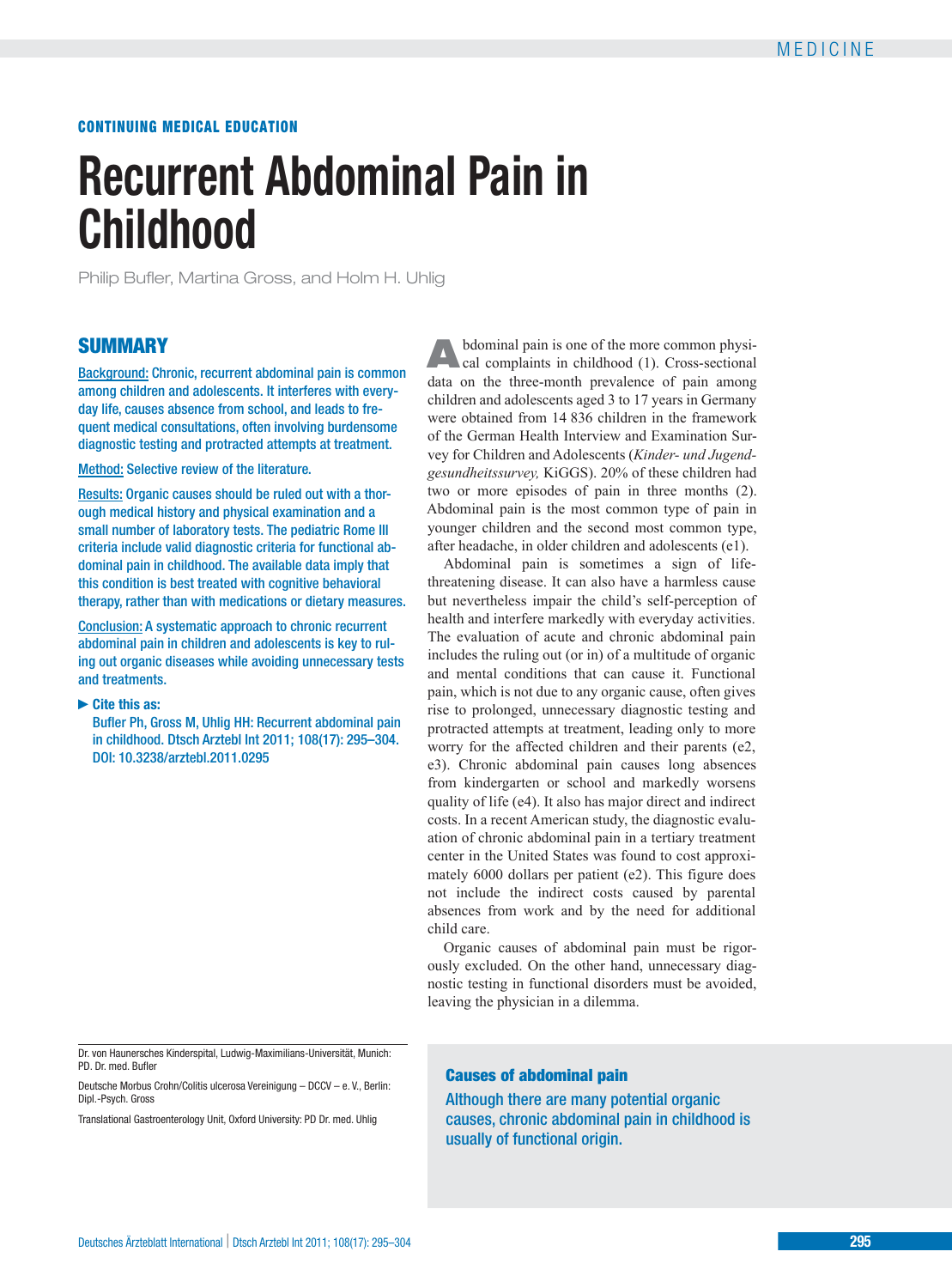## **Learning objectives**

Readers of this article will learn

- **●** the differential diagnosis of chronic abdominal pain in childhood and adolescence;
- **●** algorithms for the diagnosis of organic diseases that cause abdominal pain, whose use can shield children and adolescents with functional chronic abdominal complaints from excessive diagnostic testing and treatment;
- **●** treatment options for children and adolescents with functional abdominal pain.

In this article, we summarize the diagnostic algorithms and current treatment options for functional chronic abdominal pain in childhood on the basis of a selective review of the literature (publications retrieved by a PubMed search on "abdominal pain" and "children" from 2000 to 2010) and current guidelines. In reviewing the literature, we paid special attention to systematic reviews, meta analyses, and the guidelines of the relevant medical societies.

## **The definition of functional chronic abdominal pain in childhood**

In 1999, an international committee of pediatricians established diagnostic criteria for functional gastroenterological disorders in childhood and adolescence. The Rome III criteria, published in 2006, are a modification of these original criteria (3). The Rome III criteria encompass a large group of functional gastrointestinal disorders, including (for example) rumination and chronic constipation as well as functional chronic abdominal pain *(eTable 1)*.

Functional chronic abdominal pain is defined as pain that

- **●** has been present for more than two months,
- **●** arises more than once per week,
- **●** and cannot be accounted for by any structural or biochemical disease (3).

Functional gastrointestinal complaints were long held to be no more than a diagnosis of exclusion, but the Rome III criteria enabled, for the first time, their positive definition and classification.

The Rome III classification separates these disorders into four entities:

- **●** functional dyspepsia,
- **●** irritable bowel syndrome,
- **●** abdominal migraine, and
- **●** childhood functional abdominal pain.

# **Functional dyspepsia**

The Rome III criteria define functional dyspepsia as persistent or recurrent pain or discomfort located in the upper abdomen that is not relieved by defecation and is not associated with a change of stool frequency *(eTable 1)*. Functional dyspepsia is characterized by nausea, vomiting, a feeling of fullness, and early satiety. A study in northern Italy found a 0.3% prevalence of functional dyspepsia, as defined by the earlier Rome II criteria, among children aged 0 to 12 years (e5). There are no current epidemiological data on functional dyspepsia among children and adolescents in Germany.

The main cause of functional dyspepsia is impaired gastric motility, leading to delayed gastric emptying or inadequate postprandial gastric relaxation (e6). Thus, children with functional dyspepsia report discomfort earlier than control subjects when undergoing pressurecontrolled volume filling of the stomach (e7). Delayed gastric emptying is correlated with the symptom score in functional dyspepsia (e8). Accelerated gastric emptying, combined with a protracted bowel transit time, can also cause upper abdominal symptoms and a bloated abdomen in children, resulting in the clinical picture of functional dyspepsia (e9). Functional dyspepsia is not associated with *Helicobacter pylori*  infection.

## **Irritable bowel syndrome**

Irritable bowel syndrome is characterized by changes in stool frequency and consistency and by the improvement of symptoms after defecation *(eTable 1)*. The following symptoms are typical of irritable bowel syndrome (3):

- **●** changes in stool frequency (with 4 or more stools per day or 2 or fewer stools per week,
- **●** hard or watery stool,
- **●** urgency or a feeling of incomplete evacuation,
- **●** passage of mucus,
- **●** bloating or feeling of abdominal distention.

Irritable bowel syndrome is the most common diagnosis among adults with gastrointestinal complaints. It also accounts for 22% to 45% of cases of functional abdominal pain in children (e10, e11).

Children and adults with irritable bowel syndrome have abnormally high visceral sensitivity, which manifests itself in a lowered pain threshold for stimuli that stretch the gastrointestinal tract (e12–e14). Yet the severity of visceral hypersensitivity is not correlated with the severity of symptoms; thus, visceral hypersensitivity cannot be the

## **A diagnosis of exclusion**

When taking the history from children and adolescents with chronic abdominal pain, alarm symptoms must be inquired about to rule out organic disease.

# **Classification of functional GI symptoms**

- Functional upper abdominal symptoms (dyspepsia)
- Irritable bowel syndrome
- Abdominal migraine
- Functional abdominal pain in childhood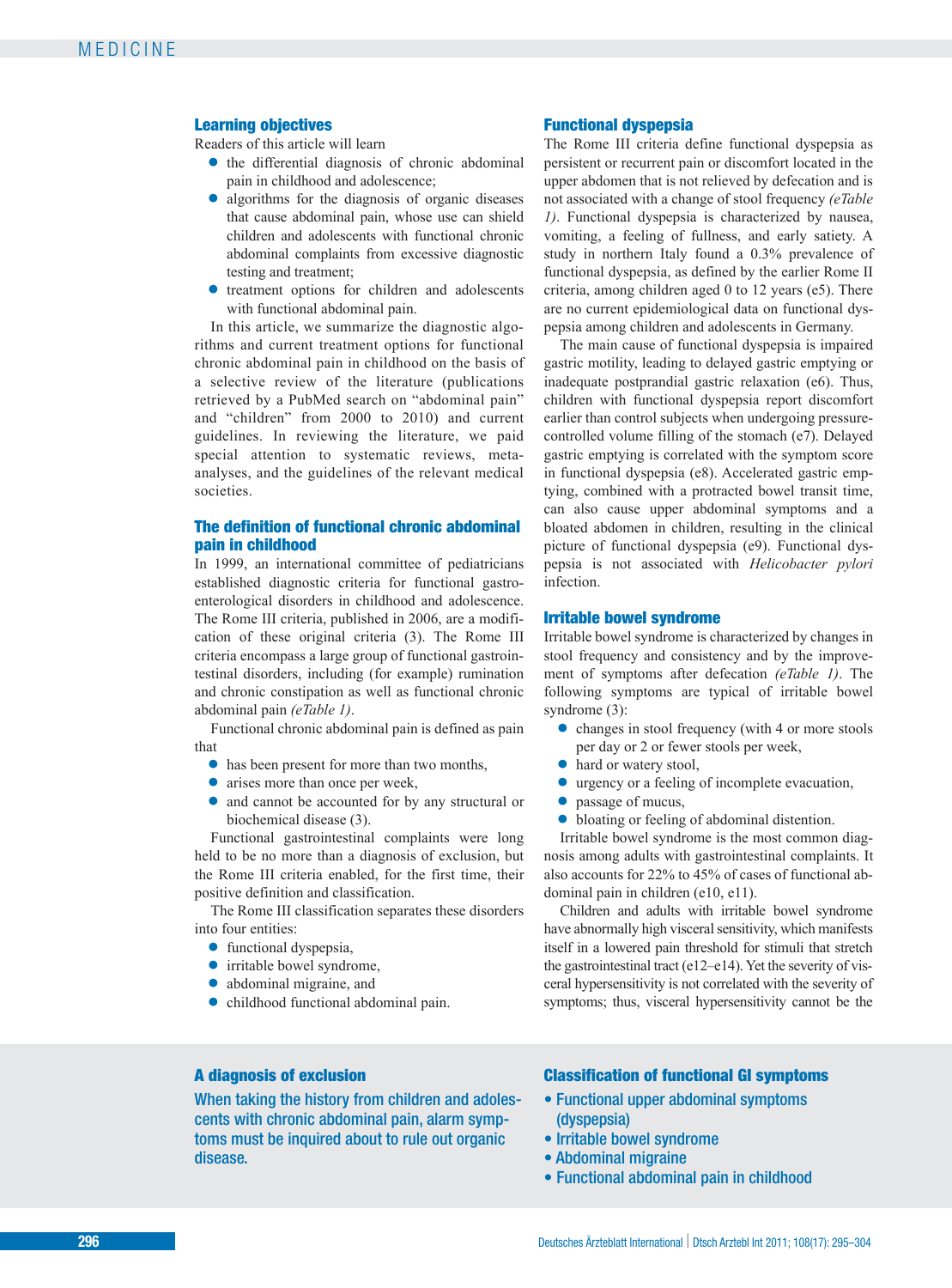sole reason why irritable bowel syndrome arises (e15). A recent study from the Netherlands provides evidence that sensory hypersensitivity in children with functional abdominal pain, and particularly irritable bowel syndrome, is not restricted to the gastrointestinal tract, but is, in fact, generalized (e16).

Impaired intestinal mobility and infectious/inflammatory conditions may also contribute to the pathogenesis of irritable bowel syndrome. It has been documented that children who have recently suffered from bacterial infections of the gastrointestinal tract develop symptoms of irritable bowel syndrome more frequently than control subjects (e17). Subclinical inflammation of the mucosa is suggested by the finding of borderline elevated concentrations of calprotectin (a fecal marker of inflammation) in the stool of children and adults with irritable bowel syndrome (e18, e19). Mucosal permeability has been found to be increased in the small and large intestines of children with irritable bowel syndrome, but the pathophysiological significance of this finding is unclear (e19).

It is unclear whether psychosocial factors ("social learning") or genetic causes are responsible for the observed familial clustering of irritable bowel syndrome (e20).

## **Abdominal migraine**

Abdominal migraine is characterized by paroxysmal attacks of intense periumbilical pain that interfere with the patient's daily activities and are associated with two or more of the following symptoms *(eTable 1)*:

- **●** anorexia,
- **●** nausea,
- **●** vomiting,
- **●** headache,
- **●** photophobia or pallor.

The symptoms may last from one hour to several days. The diagnosis is established when two or more episodes of pain have occurred in the last 12 months and potential organic causes have been ruled out, especially the following:

- **●** chronic inflammatory bowel disease,
- **●** surgical causes,
- **●** brain tumor.

Typically, there is no abnormality in the frequency or consistency of stool (3).

Abdominal migraine affects 1% to 4% of all children and is more common in girls than in boys (sex ratio 3:2). The average age at diagnosis is 7 years (3).

## **BOX 1**

# Some organic causes of chronic abdominal pain in childhood and adolescence\*1

- Food intolerance (e.g., lactose maldigestion, fructose/sorbitol malabsorption)
- **●** Celiac disease
- **●** Gastroesophageal reflux disease/esophagitis
- **●** Dysmenorrhea
- **●** Diseases of the urinary tract
- **●** Chronic inflammatory bowel disease (Crohn's disease, ulcerative colitis, indeterminate colitis)
- **●** Peptic ulcer disease (in *Helicobacter pylori* infection)
- **●** Yersinia infection (*Y. enterocolitica, Y. pseudotuberculosis*)
- **●** Pancreatitis
- **●** Hepatobiliary diseases
- **●** Anatomical malformations (e.g., Meckel diverticulum, malrotation, duplication)
- **●** Neoplastic disease

\*1 modified from (3)

The etiology and pathogenesis of abdominal migraine are unclear. Abdominal migraine, migraine headaches, and cyclic vomiting are thought to be due to related causes, in view of their overlapping clinical features (e21).

The mothers and grandmothers of children with abdominal migraine suffer from migraine twice as commonly as control subjects (e22). The pain is often so intense that it awakens the child from sleep and interferes markedly with daily activities.

Physical and mental stress are the usual trigger factors for abdominal migraine (e6).

## **Childhood functional abdominal pain**

Childhood functional abdominal pain is considered an independent entity in the Rome III criteria. Functional abdominal pain in childhood and adolescence differs from functional dyspepsia and irritable bowel syndrome in that the pain is at a different site and the stool is of normal frequency and consistency. Functional abdominal pain, according to the Rome III criteria, is characterized by

## **Irritable bowel syndrome**

Irritable bowel syndrome is characterized by altered stool frequency and consistency and by the improvement of symptoms after defecation.

# **Abdominal migraine**

The etiology and pathogenesis of abdominal migraine remain unknown. Abdominal migraine, migraine headaches, and cyclical vomiting are thought to be due to related causes.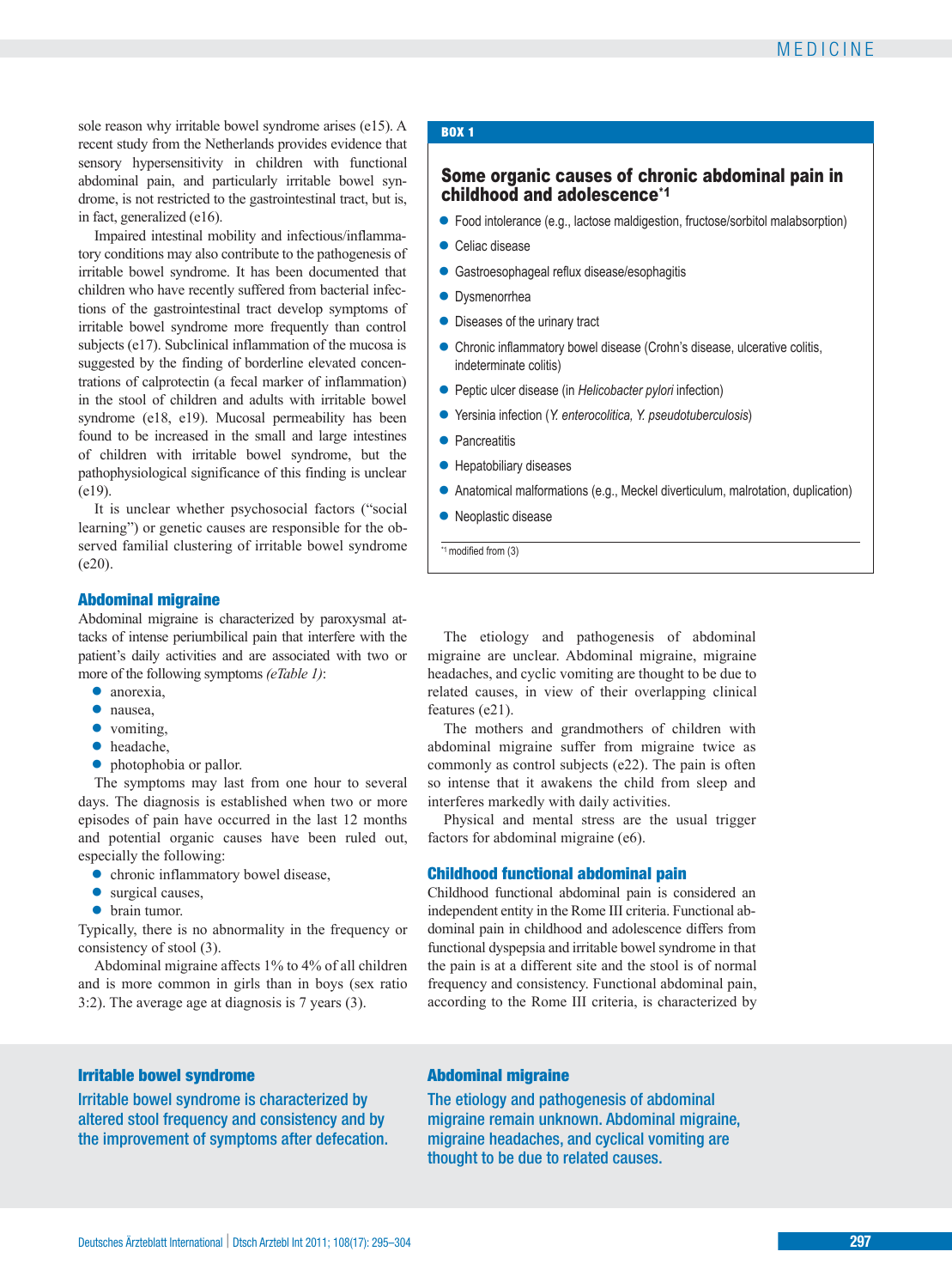## **BOX 2**

# "Red flags": historical and clinical warning signs of an organic cause for chronic abdominal pain in childhood and adolescence\*1

- **●** Persistent symptoms in the right upper and lower quadrants
- **●** Dysphagia, heartburn
- **●** Unintended loss of more than 10% of body weight
- **●** Impaired growth
- **●** Recurrent vomiting
- **●** Chronic diarrhea, particularly at night
- **●** Evidence of gastrointestinal blood loss (visible blood in stool or positive occult blood test)
- **●** Fever of unknown origin
- **●** Abnormal physical findings, e.g., palpable mass, hepatomegaly, splenomegaly, guarding
- **●** Family history of chronic inflammatory bowel disease, celiac disease, peptic ulcer disease, or other abdominal conditions
- **●** Arthritis
- Disturbances of micturition
- **●** Delayed puberty
- **●** Disturbances of the female reproductive system (dysmenorrhea, amenorrhea)
- **●** Waking up at night because of pain

\*1 If any of these red flags are present, further diagnostic tests should be performed to rule out an organic cause; modified from (3, 6).

episodic or continuous abdominal pain arising at least once per week for at least two months (3). The pain is usually periumbilical and does not radiate elsewhere. If the pain is present at least 25% of the time and markedly interferes with daily activities or is accompanied by further functional symptoms not involving the gastrointestinal tract, a diagnosis of childhood functional abdominal pain syndrome is assigned *(eTable 1).* Visceral hypersensitivity has been demonstrated by rectal barostatic testing in children with chronic, recurrent abdominal pain, just as it has in children with irritable bowel syndrome (e14). Mental illness, too, can be associated with functional abdominal pain in childhood and adolescence (e23).

## **The diagnostic evaluation of chronic, recurrent abdominal pain**

In the initial clinical assessment of children with abdominal pain, organic causes of the symptoms must be

ruled out *(Box 1)*. The many causes of acute abdominal pain in childhood were the subject of a recent review *(eTable 2)* (4).

It can be difficult to distinguish an acute attack of chronic, functional abdominal pain from an acute organic condition, such as appendicitis. Therefore, "red flags" in the history and physical examination must be sought and excluded *(Box 2)* (5). A rough guide to structured history-taking is provided in *Box 3* und the *Figure*. Moreover, the patient's height and weight must be plotted on the appropriate pediatric growth charts for the early detection of growth deficiency. In the absence of red flags, blood drawing is not routinely indicated in every case. Nonetheless, even if there are no red flags, we recommend a limited number of diagnostic tests to definitively rule out organic disease, including the following:

**●** complete blood count, inflammatory markers (e.g., erythrocyte sedimentation rate [ESR] and

## **Functional abdominal pain**

Functional abdominal pain in childhood and adolescence differs from functional dyspepsia and irritable bowel syndrome in that the pain is at a different site and the stool is of normal frequency and consistency.

## **Mental illness**

Mental illness, too, can be associated with functional abdominal pain in childhood and adolescence.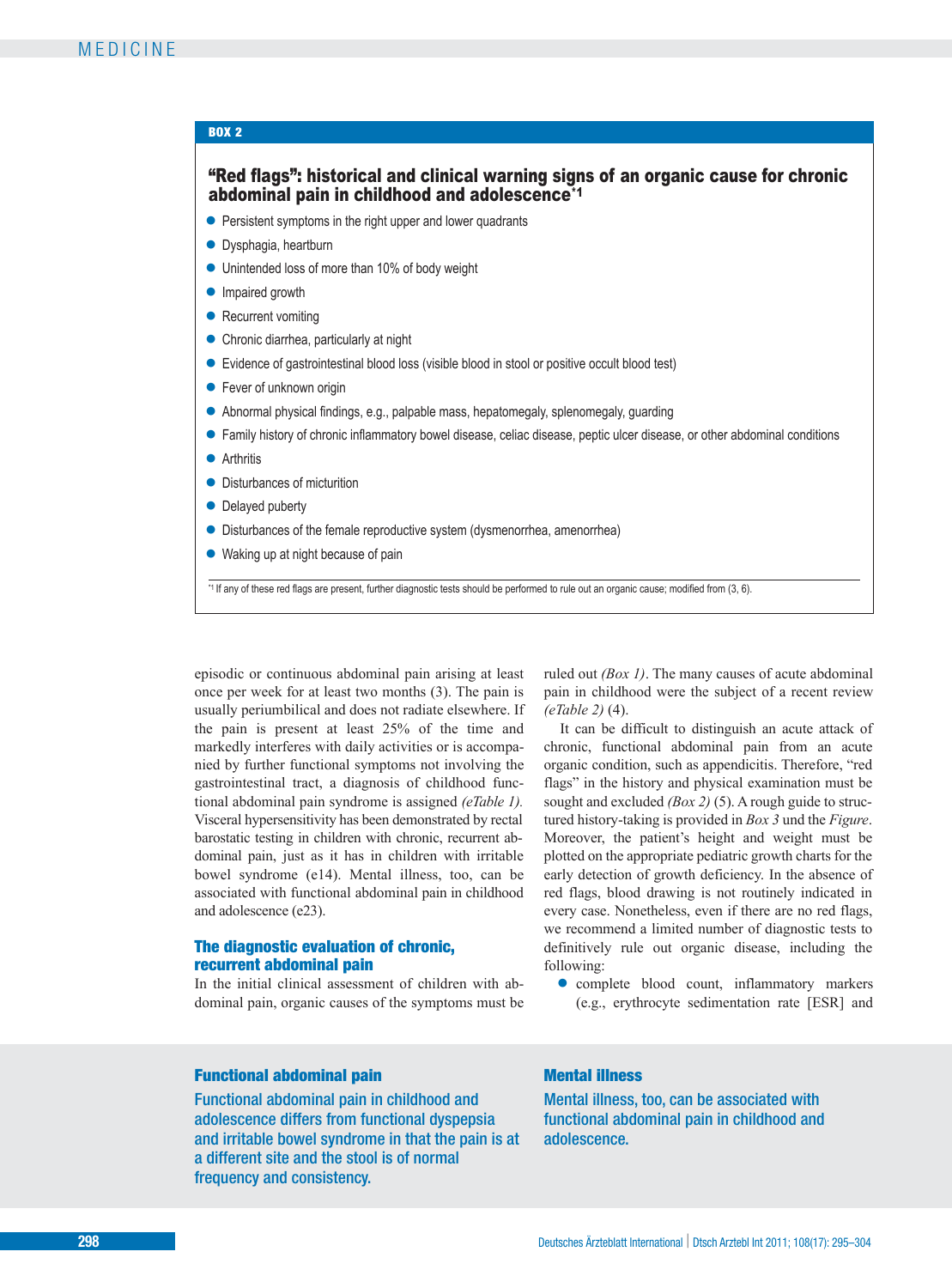C-reactive protein [CRP]), alanine aminotransferase (ALAT), lipase,

- **●** celiac disease serology (total IgA, transglutaminase antibody IgA or endomysium antibody IgA),
- **●** dipstick urine test,
- stool tests for occult blood and fecal inflammatory markers (calprotectin or lactoferrin).

If the basic diagnostic evaluation yields no red flags or laboratory abnormalities, then further tests such as endos copy, pH measurement, and imaging studies, including ultrasonography, can be dispensed with (e2, 6). There was once thought to be a definite association of chronic abdominal pain with *Helicobacter pylori* infection, but recent studies have failed to confirm this. Thus, there is no indication for a <sup>13</sup>C breath test for *Helicobacter pylori* or the *Helicobacter pylori* antigen stool test in children, unless peptic ulcer disease is suspected (e24). If the clinical findings suggest *Helicobacter pylori* infection with gastritis or a gastric ulcer, endoscopy is indicated to confirm the diagnosis and determine the antimicrobial resistance spectrum of the organism before antibiotics are given to eradicate it (7). Peptic ulcer is, however, a rare finding in children with abdominal pain and positive *Helicobacter pylori* cultures: in one study, histologically confirmed ulcers were found in only 1% of *Helicobacter pylori-positive children* (n = 111) (e25).

A trial of a lactose- or fructose-free diet can help rule out carbohydrate malabsorption or maldigestion.  $H_2$ breath tests are not always needed for this purpose.

Morning sickness (vomiting) calls for neurological evaluation and, where indicated, imaging studies of the brain and spinal cord (computerized tomography or magnetic resonance imaging).

If organic causes have been excluded, but the symptoms persist, consultation with a child psychologist may be helpful.

## **Treatment**

The treatment of chronic abdominal pain of organic origin is that of the underlying disease *(Box 2)*. The following treatments are both well studied and evidence-based:

- **●** acid suppression with proton-pump inhibitors for the treatment of gastroesophageal reflux disease (and, in rare cases, anti-reflux surgery);
- **●** gluten-free diet for celiac disease;
- **●** polymeric or elemental diet, anti-inflammatory drugs, and immune suppression for chronic inflammatory bowel disease (and surgery when necessary);

### **BOX 3**

# Structured history-taking from children and adolescents with chronic abdominal pain\*1

- **●** Red flags? *(Box 2)*
- **●** Where is the pain? (periumbilical, epigastric, . . . )
- **●** Nausea and/or vomiting?
- **●** How often do the symptoms arise?
- **●** Bowel habits: tendency to constipation or diarrhea?
- Eating habits: excessive intake of dairy products, fruits or fruit juices, artificially sweetened foods and drinks?
- Other functional disturbances?
- **●** Family history of functional disorders?
- **●** Psychosocial history

\*1 as performed in the authors' institutions

- **●** low-lactose diet (lactase, when indicated, for adult lactose deficiency);
- **●** polyethylene glycol (PEG) for chronic constipation (8). Adequate fluid intake and a high-fiber diet may complement PEG medication (9).

Psychological support of the affected child or adolescent, and of the parents as well, by the treating pediatrician or general practitioner is an important part of the treatment of functional abdominal pain. Psychotherapeutic intervention can also be useful, e.g., in the setting of programs for coping with chronic pain. The goal of treatment is not the total elimination of symptoms, but rather the acquisition of strategies for coping with the pain and getting on with life. For children who miss school because of their symptoms, going back to school is a prime objective (5). The first treatment step is an age-appropriate assessment of the findings that were made on the initial clinical evaluation. Next, the physician discusses the pathophysiological mechanisms of chronic abdominal pain with the patient and family, without any time pressure. It is essential to point out that, although the patient indeed has pain, the pain is not due to any organic cause. Precipitating factors such as stress should be discussed as well. The explanatory model of visceral hypersensitivity with a low individual pain threshold helps children and adolescents understand why they (unlike other people) have pain when the bowel wall

## **Diagnostic evaluation**

If the basic diagnostic evaluation reveals no warning signs or abnormalities, further tests such as endoscopy, pH measurement, and imaging studies, including ultrasonography can be dispensed with.

## **Further testing**

If organic causes have been excluded and symptoms persist, consultation with a child psychologist may be helpful.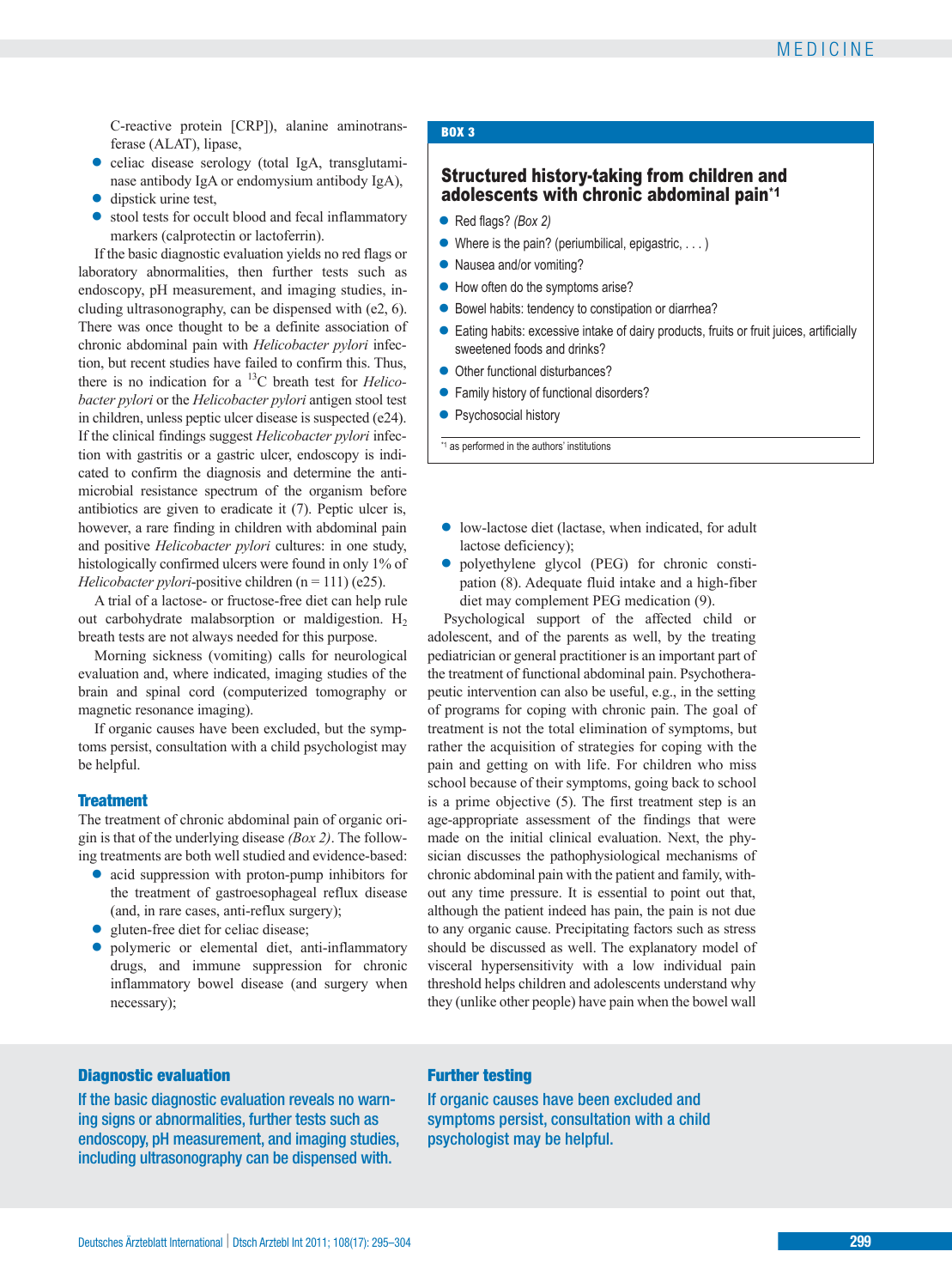# MEDICINE

algorithm for the assessment of abdominal pain in childhood and adolescence (as practiced at the authors' institutions)



is physiologically stretched. The children and their parents should be reassured that there is no organic disease. However, this does not mean that abdominal pain is not a real problem (or imply that the pain is "just in your head"). This explanation itself usually leads to a marked improvement of symptoms (10). Empathy on the part of the physician and parents is important, yet too much medical and parental attention can reinforce functional pain symptoms. A controlled trial revealed that children's symptoms were best relieved by diversionary behavior on the parents' part (e26). Medications, dietary changes, and alternative/complementary medicine have no, or only a marginal, effect on chronic, functional abdomi-

nal pain. Cognitive behavioral therapy, however, is an effective form of treatment.

## **Medications**

A recent meta-analysis of randomized clinical trials of drugs for children and adolescents identified three welldesigned studies, each of which tested a different medication for a different target group of patients (11). The authors concluded that pharmacotherapy generally cannot be recommended for children with functional abdominal pain, except in the context of clinical trials. Drugs should only be given in exceptional cases (11).

A randomized, double-blind, controlled clinical trial of peppermint oil for children in the acute phase of irritable bowel syndrome revealed a positive benefit; there were 50 children in the treatment arm of the trial (e27). Various neuroactive medications are currently being tested in the light of pathophysiological considerations and therapeutic success in adults, but minimal or no effect has been found with the serotonin antagonist pizotifen (e28), the histamine  $H_2$ -receptor antagonist famotidine (e29), or the tricyclic antidepressant amitriptyline (12). All studies of treatments for childhood functional abdominal pain are marred by low case numbers. Often, significant effects can only be demonstrated by post-hoc subgroup analysis. Thus, the available studies to date are only partially informative.

Up to 40% of children with functional abdominal pain undergo alternative or complementary treatments such as phytotherapy, dietary supplementation, manual therapies, or homeopathy (e30). The putative benefit of such methods has not been documented by controlled clinical trials.

A positive response to placebo does not indicate that the patient really has no pain. Functional abdominal pain typically fluctuates in intensity; this fact alone implies that such an interpretation is neither correct nor helpful.

## **Dietary interventions and probiotics**

A meta-analysis failed to reveal any therapeutic benefit from a low-lactose (two randomized clinical trials with a total of 90 patients) or high-fiber (two randomized clinical trials with a total of 83 patients) diet for children with functional abdominal pain (13). There have been no systematic studies of the temporary elimination of various foods or food ingredients from the diet, e.g., caffeine, spicy foods, fatty foods, or carbonated drinks.

A meta-analysis of two randomized clinical trials involving a total of 168 patients revealed no benefit of the

## **The treatment of chronic functional abdominal pain**

There is little evidence for the efficacy of medications and dietary treatments for chronic functional abdominal pain.

# **The goal of treatment for chronic functional abdominal pain**

The goal is not the total elimination of symptoms, but rather the acquisition of strategies for coping with the pain and getting on with life.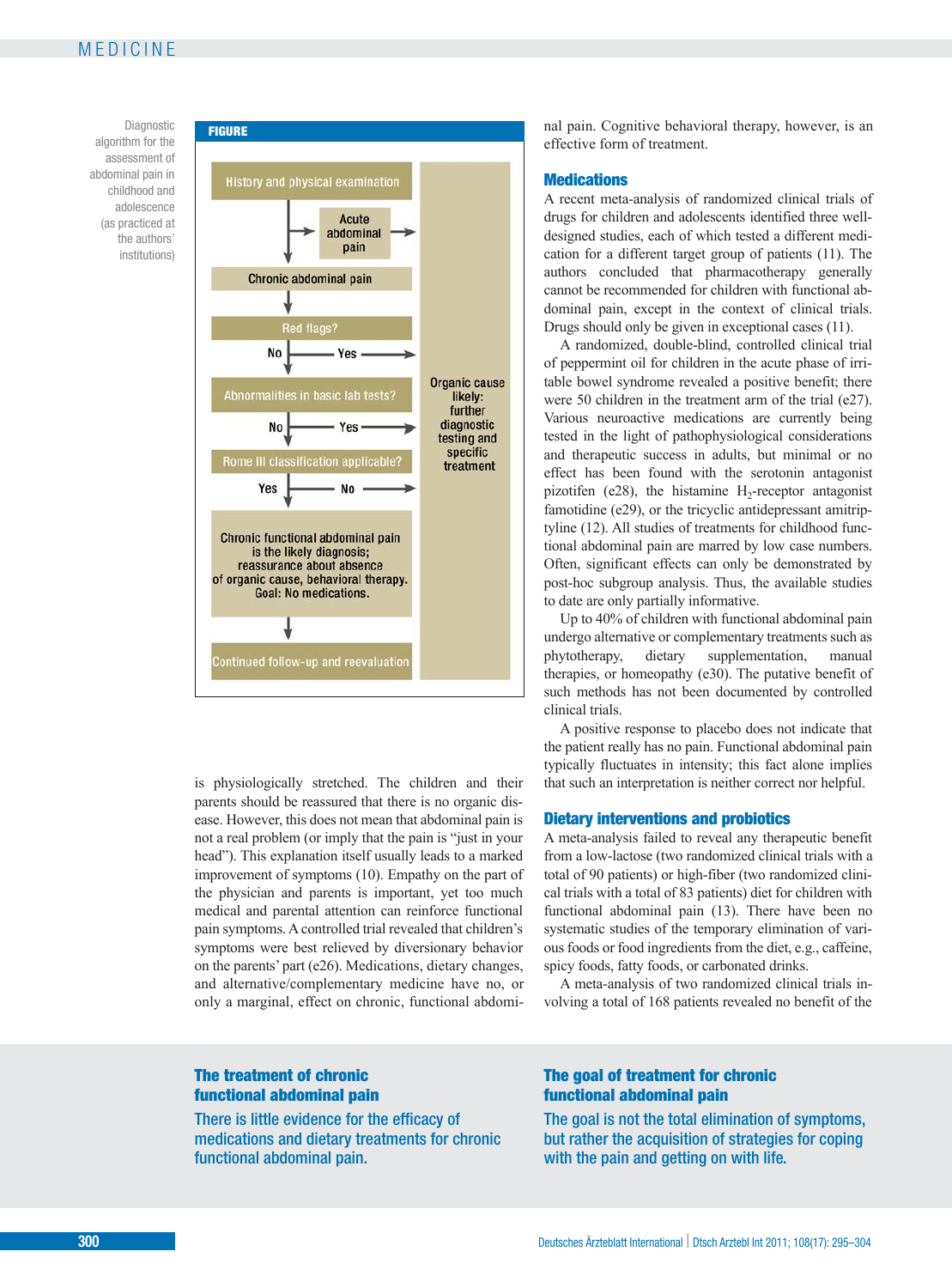probiotic substance *Lactobacillus rhamnosus* GG in children with chronic functional abdominal pain (13). Two newer trials, however, have shown a benefit of probiotic substances in children with irritable bowel syndrome. In one, *Lactobacillus rhamnosus* GG was given to a total of 85 patients; in the other, the probiotic mixture VSL#3 was given to a total of 59 patients (e31, e32).

## **Psychotherapy**

In the last few years, psychotherapeutic treatments have been systematically tested in children and adults with chronic functional abdominal pain. Several meta-analyses of well-designed clinical trials have documented the efficacy of cognitive behavioral therapy for this indication (14–16). In a recent trial, 200 children and adolescents aged 7 to 17 years were randomized to receive either three sessions of cognitive behavioral family therapy, or else nothing more than basic patient education about the anatomy of the gastrointestinal tract and the essentials of proper nutrition (control group). Cognitive behavioral family therapy was found to be associated with significantly less pain and lower symptom severity six months after the intervention (e33). A few studies have also revealed a benefit from the use of hypnosis to treat chronic functional abdominal pain in childhood (e34).

The use of cognitive behavioral therapy is based on the idea that patients' pain behavior is caused not just by increased nociception, but also by possible secondary gain (e.g., increased attention or an excuse to miss school). The goal of treatment is not just to relieve symptoms, but also to promote appropriate coping with the disease to improve the patient's quality of life. Effective behavioral-therapeutic components include psychoeducation, relaxation methods, cognitive techniques, and behavior-oriented measures *(Table)* (e35).

Psychoeducation is necessary to secure the patient's active cooperation and assumption of responsibility. Important topics for psychoeducation, aside from a general introduction to the subject of pain, include the causes and epidemiology of the patient's condition as well as coping strategies not just for dealing with acute pain, but also for general stress reduction (e36). Relaxation techniques such as progressive muscle relaxation, imagery (imaginary travels), and autogenic training can help counteract the tension caused by pain and rapidly bring about a state of reduced tension. The main cognitive methods used are distraction techniques and cognitive restructuring. The aim of the latter is to get the patient to view the continually recurring pain not as an uncontrollable event, but

#### **TABLE**

Overview of cognitive behavioral therapeutic methods for the treatment of chronic functional abdominal pain\*1

| <b>Element</b>                  | <b>Examples</b>                                                                         | Goal                                                                       |
|---------------------------------|-----------------------------------------------------------------------------------------|----------------------------------------------------------------------------|
| Psychoeducation                 | - Education about the<br>causes of abdominal pain<br>- Teaching of coping<br>strategies | - Promoting patient co-<br>operation and supporting<br>self-responsibility |
| Relaxation                      | - Progressive muscle<br>relaxation<br>- Autogenic training                              | - Reduction of tension due<br>to pain and creation of a<br>relaxed state   |
| Cognitive techniques            | - Distraction techniques<br>- Cognitive restructuring                                   | - Learn to deal with the<br>pain with a positive<br>attitude               |
| Behavior-oriented<br>techniques | - Make activity plans                                                                   | - Restoration of functional<br>ability in everyday life                    |
|                                 |                                                                                         | $*4$                                                                       |

modified from (e35)

rather as a trigger for the use of pain coping strategies. The patient thus learns a new, positive way to deal with the pain (e37). Among behavior-oriented methods, the most important is reduction of passive or avoidant behavior (e.g., staying home from school, lying down and taking it easy). The aim is to improve patient's resilience and support their coping with daily life at home and in school.

 In routine clinical practice, behavioral therapy is necessary only for some affected children and should then be provided under the guidance of a psychologist, e.g., in the setting of a training program (e38). In Germany countries, several psychologically oriented group training programs have been developed for children with functional chronic abdominal pain, including the "belly dancer" program of the Kinderklinik Datteln for children with recurrent abdominal pain (e39) and the "stop the pain" training program of the University of Potsdam (e38).

Many physicians feel unsure how to deal with functional complaints. Possible organic causes are usually worked up quite meticulously. Patients with chronic abdominal pain need a calculated but restricted diagnostic evaluation. The physician can best prevent doctor hopping by communicating his or her assessment of the situation clearly and thereby giving patients and their

## **Dietary measures**

Neither a low-lactose nor a high-fiber diet has been found to have any benefit for children with chronic functional abdominal pain.

## **Behavioral-therapeutic approaches**

 Medications, dietary changes, and alternative/ complementary medicine have no effect on chronic functional abdominal pain; cognitive behavioral therapy, however, is an effective form of treatment.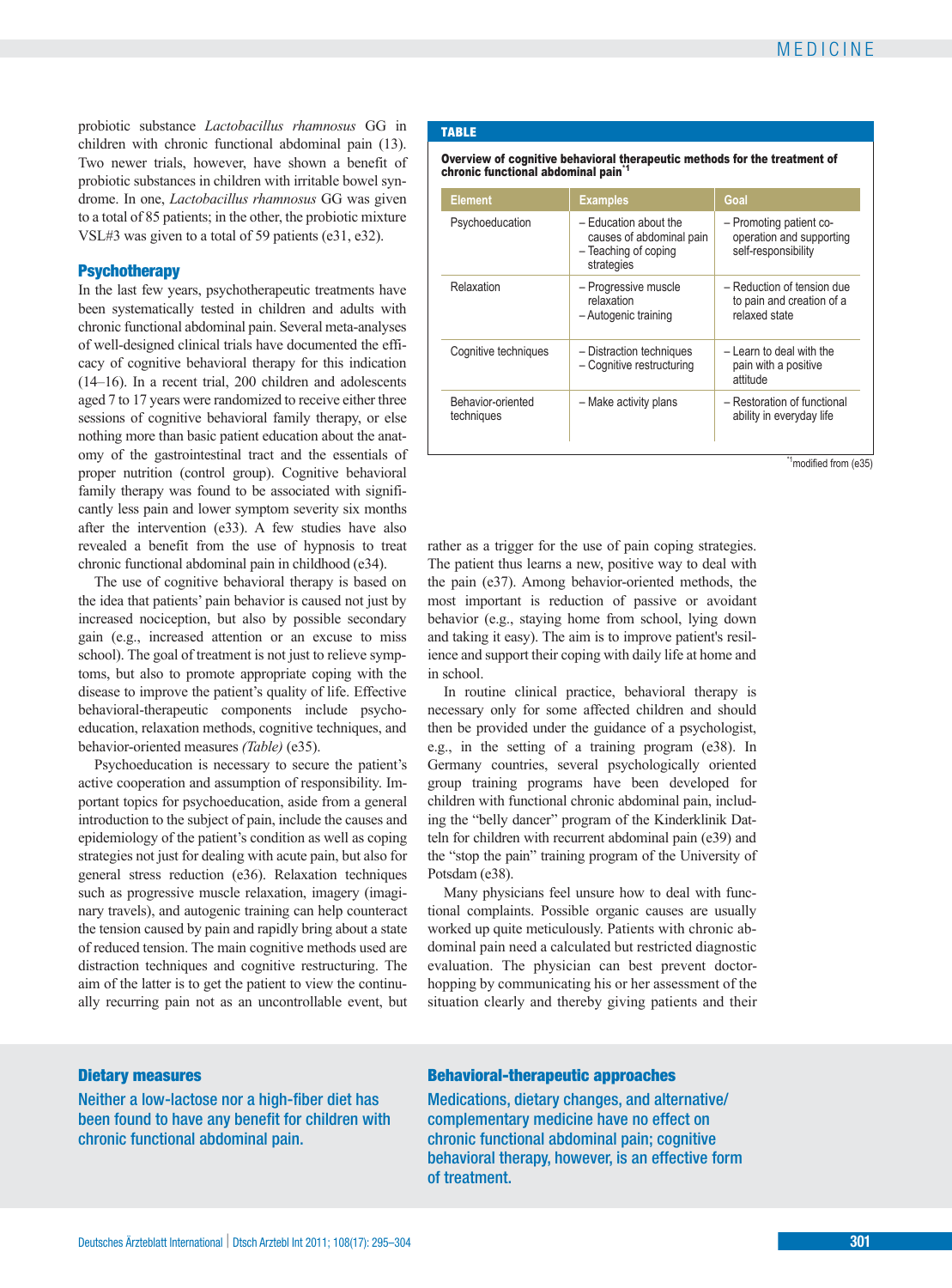parents a sense of security. The above discussion of the diagnostic and therapeutic options implies that further research in this area is still needed (3, 6): for example, the pediatric Rome III classification needs to be further simplified in order to ease the differentiation of the various functional conditions from one another and to lessen inter-observer variability (e40, e41). The classification often seems little more than academic when a condition is diagnosed for which there is no specific treatment.

## **Conclusion**

Abdominal pain is among the more common types of pain affecting children and adolescents. For most patients with chronic abdominal pain, no organic cause is found. Among the possible treatments for chronic functional abdominal pain, cognitive behavioral therapy is the most likely to yield lasting benefit. Drugs and diets are of limited use against chronic functional abdominal pain.

## **Further Information**

The German Society for Child and Adolescent Medicine (*Deutsche Gesellschaft für Kinder- und Jugendmedizin,* DGKJ) and the Society for Pediatric Gastroenterology and Nutrition (*Gesellschaft für pädiatrische Gastroenterologie und Ernährung,* GPGE) have jointly issued an information sheet for parents, written by A. Ballauff and S. Koletzko [available in German language only]. It can be read on the DGKJ website (www.dgkj.de/uploads/media/ Mein Kind hat Bauchschmerzen 01.pdf) or ordered free of charge from the DGKJ office.

A validated questionnaire is available on the website www.romecriteria.org. This questionnaire serves as an aid to the structured diagnostic assessment and classification of functional gastrointestinal disturbances in childhood and adolescence in accordance with the pediatric Rome III criteria.

#### **Acknowledgement**

We thank S. Koletzko and colleagues in the Sections of Pediatric Gastroenterology at the Dr. von Haunersches Kinderspital of LMU Munich and at the John Radcliffe Hospital, Oxford, for their comments and suggestions.

#### **Conflict of Interest Statement**

PD Bufler has received reimbursement of travel expenses and lecture fees from the Abbott, Roche Pharma AG, The Binding Site GmbH, Essex Pharma, and Given Imaging companies. He also holds a patent (no. 7820156) on a method that could be used to treat Crohn's disease.

PD Uhlig has received reimbursement of travel expenses from the Glaxo-Smith-Kline Foundation and Essex Pharma and project financing from the Hexal Childrens' Medications Initiative. He holds a patent (DE 10065932 B4) on a method that might possibly be used to diagnose celiac disease. Dipl-Psych. Gross declares that she has no conflict of interest.

## **Behavior-oriented methods**

Psychologically oriented group-therapy programs are beneficial for children with chronic functional abdominal pain.

Manuscript submitted on 3 January 2011 and accepted after revision on 31 March 2011.

Translated from the original German by Ethan Taub, M.D.

#### **REFERENCES**

- 1. Vlieger AM, Benninga MA: Chronic abdominal pain including functional abdominal pain, irritable bowel disease, and abdominal migraine. In: Kleinman, et al. (eds.): Walker's Pediatric Gastrointestinal Disease: Physiology, Diagnosis, Management. 5<sup>th</sup> edition. PMPH-USA 2008: 715–28.
- 2. Du Y, Knopf H, Zhuang W, Ellert U: Pain perceived in a national community sample of German children and adolescents. Eur J Pain 2010.
- 3. Rasquin A, Di Lorenzo C, Forbes D, Guiraldes E, Hyams JS, Staiano A, Walker LS: Childhood functional gastrointestinal disorders: child/ adolescent. Gastroenterology 2006; 130: 1527–37.
- 4. Egger S, Heinz-Erian P, Fankhauser M, Müller T: Akutes Abdomen aus pädiatrischer Sicht. Monatsschrift für Kinderheilkunde 2010; 158: 695–704.
- 5. Di Lorenzo C, Colletti RB, Lehmann HP, et al.: Chronic abdominal pain in children: a technical report of the American Academy of Pediatrics and the North American Society for Pediatric Gastroenterology, Hepatology and Nutrition. J Pediatr Gastroenterol Nutr 2005; 40: 249–61.
- 6. Subcommittee on Chronic Abdominal Pain: Chronic abdominal pain in children. Pediatrics 2005; 115: e370–81.
- 7. Fischbach W, Malfertheiner P, Hoffmann JC, et al.: S3-guideline "helicobacter pylori and gastroduodenal ulcer disease" of the German society for digestive and metabolic diseases (DGVS) in cooperation with the German society for hygiene and microbiology, society for pediatric gastroenterology and nutrition e. V., German society for rheumatology, AWMF-registration-no. 021 / 001. Z Gastroenterol 2009; 47: 1230–63.
- 8. Lee-Robichaud H, Thomas K, Morgan J, Nelson RL: Lactulose versus Polyethylene Glycol for Chronic Constipation. Cochrane Database Syst Rev 2010: CD007570.
- 9. Pijpers MA, Tabbers MM, Benninga MA, Berger MY: Currently recommended treatments of childhood constipation are not evidence based: a systematic literature review on the effect of laxative treatment and dietary measures. Arch Dis Child 2009; 94: 117–31.
- 10. Berger MY, Gieteling MJ, Benninga MA: Chronic abdominal pain in children. BMJ 2007; 334: 997–1002.
- 11. Huertas-Ceballos A, Logan S, Bennett C, Macarthur C: Pharmacological interventions for recurrent abdominal pain (RAP) and irritable bowel syndrome (IBS) in childhood. Cochrane Database Syst Rev 2008: CD003017.
- 12. Saps M, Di Lorenzo C: Pharmacotherapy for functional gastrointestinal disorders in children. J Pediatr Gastroenterol Nutr 2009; 48 Suppl 2: 101–3.
- 13. Huertas-Ceballos AA, Logan S, Bennett C, Macarthur C: Dietary interventions for recurrent abdominal pain (RAP) and irritable bowel syndrome (IBS) in childhood. Cochrane Database Syst Rev 2009: CD003019.

## **Clear patient information**

The physician can best prevent doctor-hopping by communicating his or her assessment of the situation clearly and giving patients and their parents a sense of security.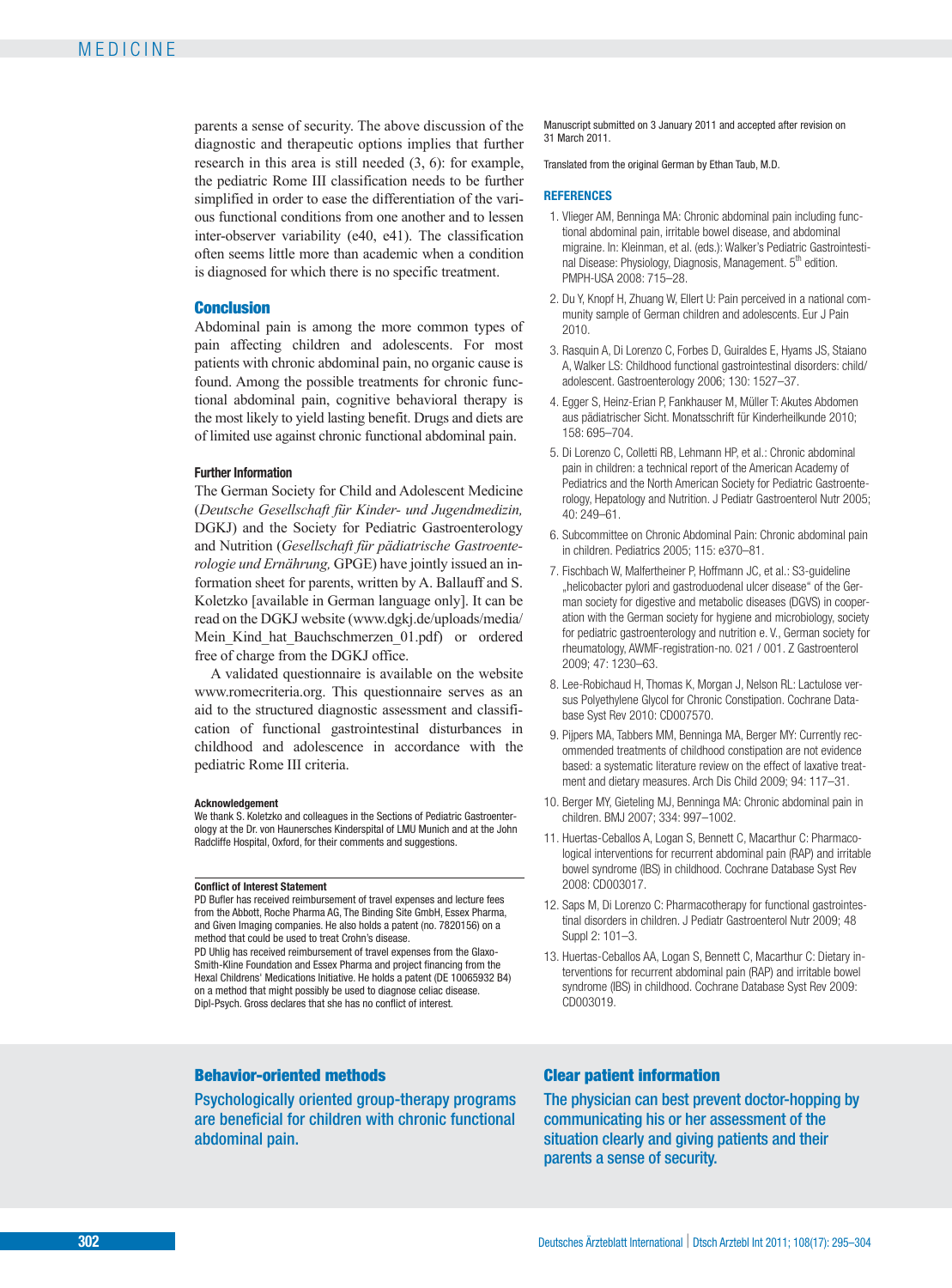- 14. Eccleston C, Palermo TM, Williams AC, Lewandowski A, Morley S: Psychological therapies for the management of chronic and recurrent pain in children and adolescents. Cochrane Database Syst Rev 2009: CD003968.
- 15. Huertas-Ceballos A, Logan S, Bennett C, Macarthur C: Psychosocial interventions for recurrent abdominal pain (RAP) and irritable bowel syndrome (IBS) in childhood. Cochrane Database Syst Rev 2008: CD003014.
- 16. Palermo TM, Eccleston C, Lewandowski AS, Williams AC, Morley S: Randomized controlled trials of psychological therapies for management of chronic pain in children and adolescents: an updated metaanalytic review. Pain 2010; 148: 387–97.

**Corresponding author** PD Dr. med. Philip Bufler

Abteilung für Pädiatrische Gastroenterologie und Hepatologie Dr. von Haunersches Kinderspital Ludwig-Maximilians-Universität München Lindwurmstr. 4 80337 München, Germanyphilip.bufler@med.uni-muenchen.de

*@* For eReferences please refer to: www.aerzteblatt-international.de/ref1711

eTables available at: www.aerzteblatt-international.de/11m0295

## **Further information on CME**

This article has been certified by the North Rhine Academy for Postgraduate and Continuing Medical Education.

*Deutsches Ärzteblatt* provides certified continuing medical education (CME) in accordance with the requirements of the Medical Associations of the German federal states (Länder). CME points of the Medical Associations can be acquired only through the Internet, not by mail or fax, by the use of the German version of the CME questionnaire within 6 weeks of publication of the article. See the following website: cme.aerzteblatt.de

Participants in the CME program can manage their CME points with their 15-digit "uniform CME number" (*einheitlicheFortbildungsnummer,* EFN). The EFN must be entered in the appropriate field in the cme.aerzteblatt.de website under "meine Daten" ("my data"), or upon registration. The EFN appears on each participant's CME certificate.

The solutions to the following questions will be published in issue 25/2011. The CME unit "The Management of Psychiatric Emergencies" (issue 13/2011) can be accessed until 13 May 2011.

For issue 21/2011, we plan to offer the topic "Hearing Impairment."

## **Solutions to the CME questionnaire in issue 9/2011:**

Teichgräber UK, et al.: Central Venous Port Systems as an Integral Part of Chemotherapy.

Solutions: 1a, 2b, 3e, 4a, 5c, 6d, 7e, 8b, 9d, 10e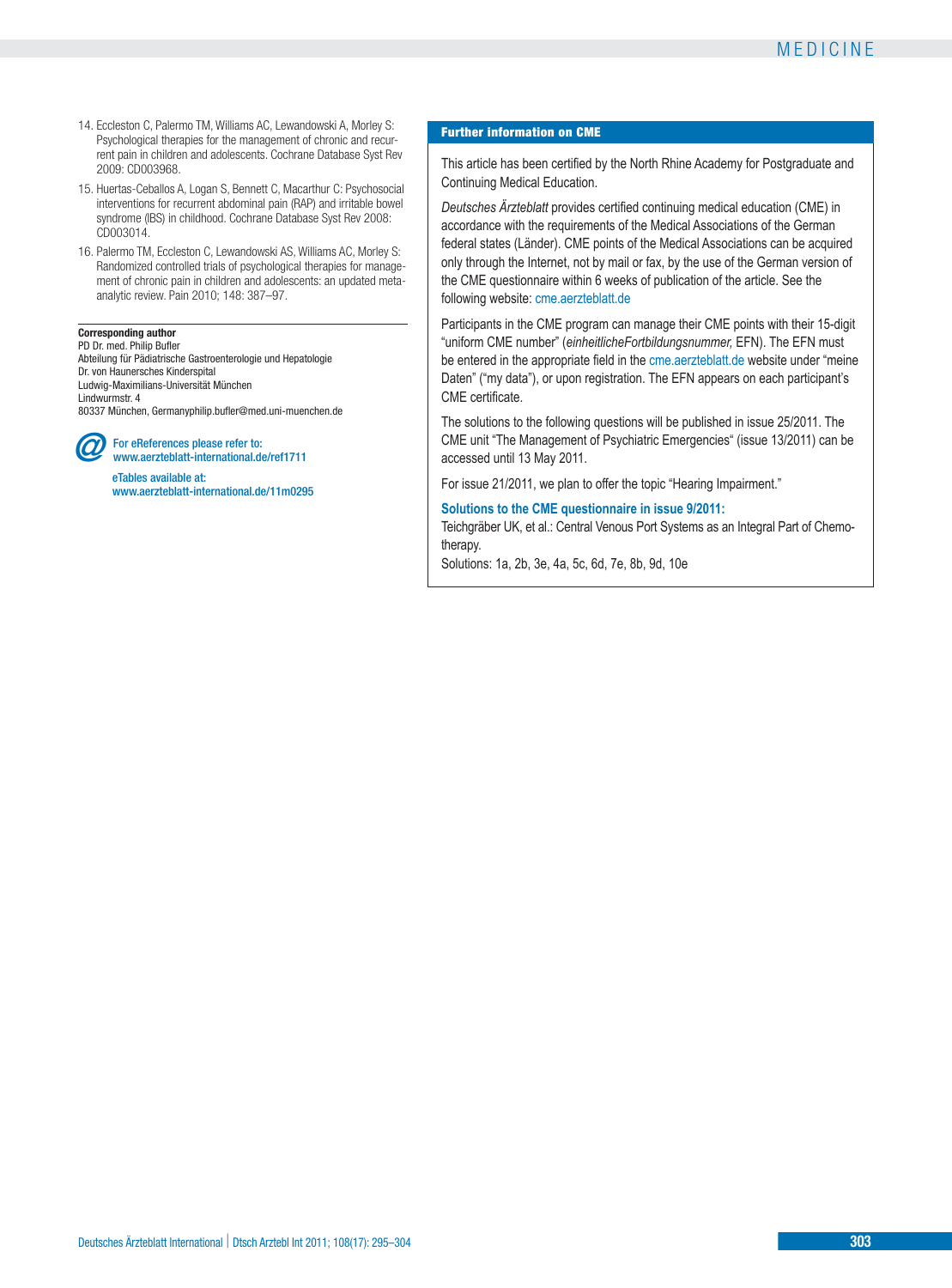# MEDICINE

Please answer the following questions to participate in our certified Continuing Medical Education program. Only one answer is possible per question. Please select the answer that is most appropriate.

## **Question 1**

**What percentage of children and adolescents aged 3 to 17 years in the KiGGS Study stated that they had two or more episodes of pain in three months?**

a) 10% b) 20%

- c) 30%
- d) 40%
- e) 50%
- 

## **Question 2**

## **How do the Rome III criteria define chronic abdominal pain?**

- a) Weekly episodes of abdominal pain over at least 2 months
- b) Three episodes of abdominal pain in 3 months
- c) Persistent abdominal pain for 1 month
- d) Persistent abdominal pain for more than 6 months
- e) Two episodes of abdominal pain in 4 months

## **Question 3**

**A 15-year-old girl complains of recurrent projectile vomiting and undesired weight loss over the last two months. What should be done as the next diagnostic step?**

- a) Computerized tomography of the head
- b) Rotavirus culture
- c) Exclusion of a hernia
- d) Gynecological consultation to rule out ovarian cancer
- e) 13C breath test for *Helicobacter pylori*

## **Question 4**

## **Which of the following is a part of the basic diagnostic evaluation of children and adolescents with chronic abdominal pain?**

- a) Helicobacter stool test
- b) Abdominal ultrasonography
- c) Blood count and C-reactive protein
- d) Sweat test
- e) Test for rotavirus

## **Question 5**

## **Which of the following findings suggests an organic cause for chronic abdominal pain?**

- a) Prolonged sleep phases
- b) Weight loss of less than 5%
- c) Chronic bronchitis
- d) Delayed puberty
- e) Persistent discomfort in the left upper quadrant

## **Question 6**

## **What is the main cause of functional dyspepsia?**  a) A congenital heart defect

b) An immune dysorder c) Impaired gastric motility d) Arterial hypertension e) Contusion of the spleen

## **Question 7**

## **Irritable bowel syndrome is typically associated with which of the following?**

- a) Altered stool frequency and consistency
- b) Headache
- c) Prior upper respiratory infections
- d) Autosomal dominant inheritance
- e) *Helicobacter pylori* infection

## **Question 8**

A 7-year-old girl complains of recurrent, intense abdominal pain. She suffers from lack of appetite, nausea, vomiting, headaches, and photophobia. Her stool frequency and consistency are normal. A search for an organic cause did not reveal any. Her mother is also under your care and regularly takes sumatriptan.

## **What is the most likely diagnosis of this girl's problem?** a) Diabetes

- b) Dyspepsia
- c) Irritable bowel syndrome
- d) Food allergy
- e) Abdominal migraine

## **Question 9**

## **What method of treatment has been found to be effective for chronic functional abdominal pain?**

- a) Gestalt therapy
- b) Psychoanalysis
- c) Depth-psychological techniques
- d) Cognitive behavioral therapy
- e) Hypnosis

## **Question 10**

## **What percentage of children with chronic abdominal pain receive a diagnosis of irritable bowel syndrome?** a) 1% to 23%

- b) 11% to 34% c) 22% to 45%
- d) 33% to 56%
- e) 44% to 76%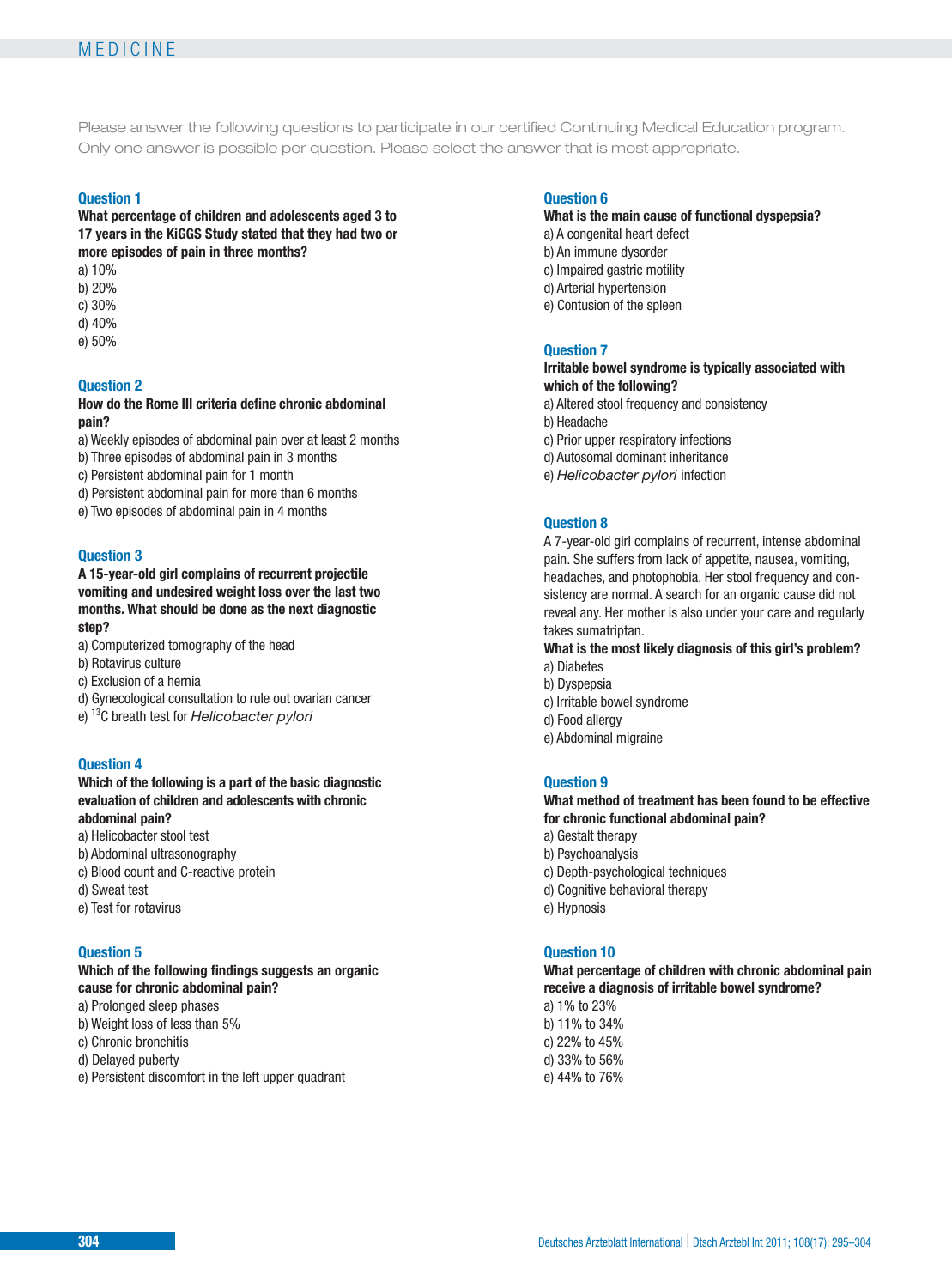# **CONTINUING MEDICAL EDUCATION**

# **Recurrent Abdominal Pain in Childhood**

Philip Bufler, Martina Gross, and Holm H. Uhlig

#### **eReferences**

- e1. Ellert U, Neuhauser H, Roth-Isigkeit A: Pain in children and adolescents in Germany: the prevalence and usage of medical services. Results of the German Health Interview and Examination Survey for Children and Adolescents (KiGGS). Bundesgesundheitsblatt Gesundheitsforschung Gesundheitsschutz 2007; 50: 711–7.
- e2. Dhroove G, Chogle A, Saps A: A million-dollar work-up for abdominal pain: is it worth it? J Pediatr Gastroenterol Nutr 2010; 51: 579–83.
- e3. Lane MM, Weidler EM, Czyzewski DI, Shulman RJ: Pain symptoms and stooling patterns do not drive diagnostic costs for children with functional abdominal pain and irritable bowel syndrome in primary or tertiary care. Pediatrics 2009; 123: 758–64.
- e4. Youssef NN, Murphy TG, Langseder AL, Rosh JR: Quality of life for children with functional abdominal pain: a comparison study of patients' and parents' perceptions. Pediatrics 2006; 117: 54–9.
- e5. Miele E, Simeone D, Marino A, et al.: Functional gastrointestinal disorders in children: an Italian prospective survey. Pediatrics 2004; 114: 73–8.
- e6. Ammoury RF, Pfefferkorn Mdel R, Croffie JM: Functional gastrointestinal disorders: past and present. World J Pediatr 2009; 5: 103–12.
- e7. Hoffman I, Vos R, Tack J: Assessment of gastric sensorimotor function in paediatric patients with unexplained dyspeptic symptoms and poor weight gain. Neurogastroenterol Motil 2007; 19: 173–9.
- e8. Devanarayana NM, de Silva DG, de Silva HJ: Gastric myoelectrical and motor abnormalities in children and adolescents with functional recurrent abdominal pain. J Gastroenterol Hepatol 2008; 23: 1672–7.
- e9. Chitkara DK, Delgado-Aros S, Bredenoord AJ, et al.: Functional dyspepsia, upper gastrointestinal symptoms, and transit in children. J Pediatr 2003; 143: 609–13.
- e10. Caplan A, Walker L, Rasquin A: Validation of the pediatric Rome II criteria for functional gastrointestinal disorders using the questionnaire on pediatric gastrointestinal symptoms. J Pediatr Gastroenterol Nutr 2005; 41: 305–16.
- e11. Walker LS, Lipani TA, Greene JW, Caines K, et al.: Recurrent abdominal pain: symptom subtypes based on the Rome II Criteria for pediatric functional gastrointestinal disorders. J Pediatr Gastroenterol Nutr 2004; 38: 187–91.
- e12. Di Lorenzo C, Youssef NN, Sigurdsson L, Scharff L,Griffiths J, Wald A: Visceral hyperalgesia in children with functional abdominal pain. J Pediatr 2001; 139: 838–43.
- e13. Van Ginkel R, Voskuijl WP, Benninga MA, Taminiau JA, Boeckxstaens GE: Alterations in rectal sensitivity and motility in childhood irritable bowel syndrome. Gastroenterology 2001; 120: 31–8.
- e14. Faure C, Wieckowska A: Somatic referral of visceral sensations and rectal sensory threshold for pain in children with functional gastrointestinal disorders. J Pediatr 2007; 150: 66–71.
- e15. Castilloux J, Noble A, Faure C: Is visceral hypersensitivity correlated with symptom severity in children with functional gastrointestinal disorders? J Pediatr Gastroenterol Nutr 2008: 46: 272–78.
- e16. Bakker M J, Boer F, Benninga MA, Koelman JH, Tijssen MA: Increased auditory startle reflex in children with functional abdominal pain. J Pediatr 2010; 156: 285–91.
- e17. Saps M, Pensabene L, Di Martino L, et al.: Post-infectious functional gastrointestinal disorders in children. J Pediatr 2008; 152: 812–6.
- e18. Olafsdottir E, Aksnes L, Fluge G, Berstad A: Faecal calprotectin levels in infants with infantile colic, healthy infants, children with inflammatory bowel disease, children with recurrent abdominal pain and healthy children. Acta Paediatr 2002; 91: 45–50.
- e19. Shulman RJ, Eakin MN, Czyzewski DI, Jarrett M, Ou CN: Increased gastrointestinal permeability and gut inflammation in children with functional abdominal pain and irritable bowel syndrome. J Pediatr 2008; 153: 646–50.
- e20. Morris-Yates A, Talley NJ, Boyce PM, Nandurkar S, Andrews G: Evidence of a genetic contribution to functional bowel disorder. Am J Gastroenterol 1998; 93: 1311–7.
- e21. Li BU, Lefevre F, Chelimsky GG: North American Society for Pediatric Gastroenterology, Hepatology, and Nutrition consensus statement on the diagnosis and management of cyclic vomiting syndrome. J Pediatr Gastroenterol Nutr 2008; 47: 379–93.
- e22. Stickler GB: Relationship between cyclic vomiting syndrome and migraine. Clin Pediatr (Phila) 2005; 44: 505–8.
- e23. Campo JV, Bridge J, Ehmann M, et al.: Recurrent abdominal pain, anxiety, and depression in primary care. Pediatrics 2004; 113: 817–24.
- e24. Spee LA, Madderom MB, Pijpers M, van Leeuwen Y, Berger MY: Association between helicobacter pylori and gastrointestinal symptoms in children. Pediatrics 2010; 125: e651–69.
- e25. Uhlig HH, Tannapfel A, Mossner J, et al.: Histopathological parameters of Helicobacter pylori-associated gastritis in children and adolescents: comparison with findings in adults. Scand J Gastroenterol 2003; 38: 701–6.
- e26. Walker LS, Williams SE, Smith CA, et al.: Parent attention versus distraction: impact on symptom complaints by children with and without chronic functional abdominal pain. Pain 2006; 122: 43–52.
- e27. Kline RM, Kline JJ, Di Palma J, Barbero GJ: Enteric-coated, pHdependent peppermint oil capsules for the treatment of irritable bowel syndrome in children. J Pediatr 2001; 138: 125–8.
- e28. Symon DN, Russell G: Double blind placebo controlled trial of pizotifen syrup in the treatment of abdominal migraine. Arch Dis Child 1995; 72: 48–50.
- e29. See MC, Birnbaum AH, Schechter CB, Goldenberg MM, Benkov KJ: Double-blind, placebo-controlled trial of famotidine in children with abdominal pain and dyspepsia: global and quantitative assessment. Dig Dis Sci 2001; 46: 985–92.
- e30. Vlieger AM, Blink M, Tromp E, Benninga MA: Use of complementary and alternative medicine by pediatric patients with functional and organic gastrointestinal diseases: results from a multicenter survey. Pediatrics 2008; 122: e446–51.
- e31. Francavilla R, Miniello V, Magista AM, et al.: A randomized controlled trial of Lactobacillus GG in children with functional abdominal pain. Pediatrics 2010; 126: 1445–52.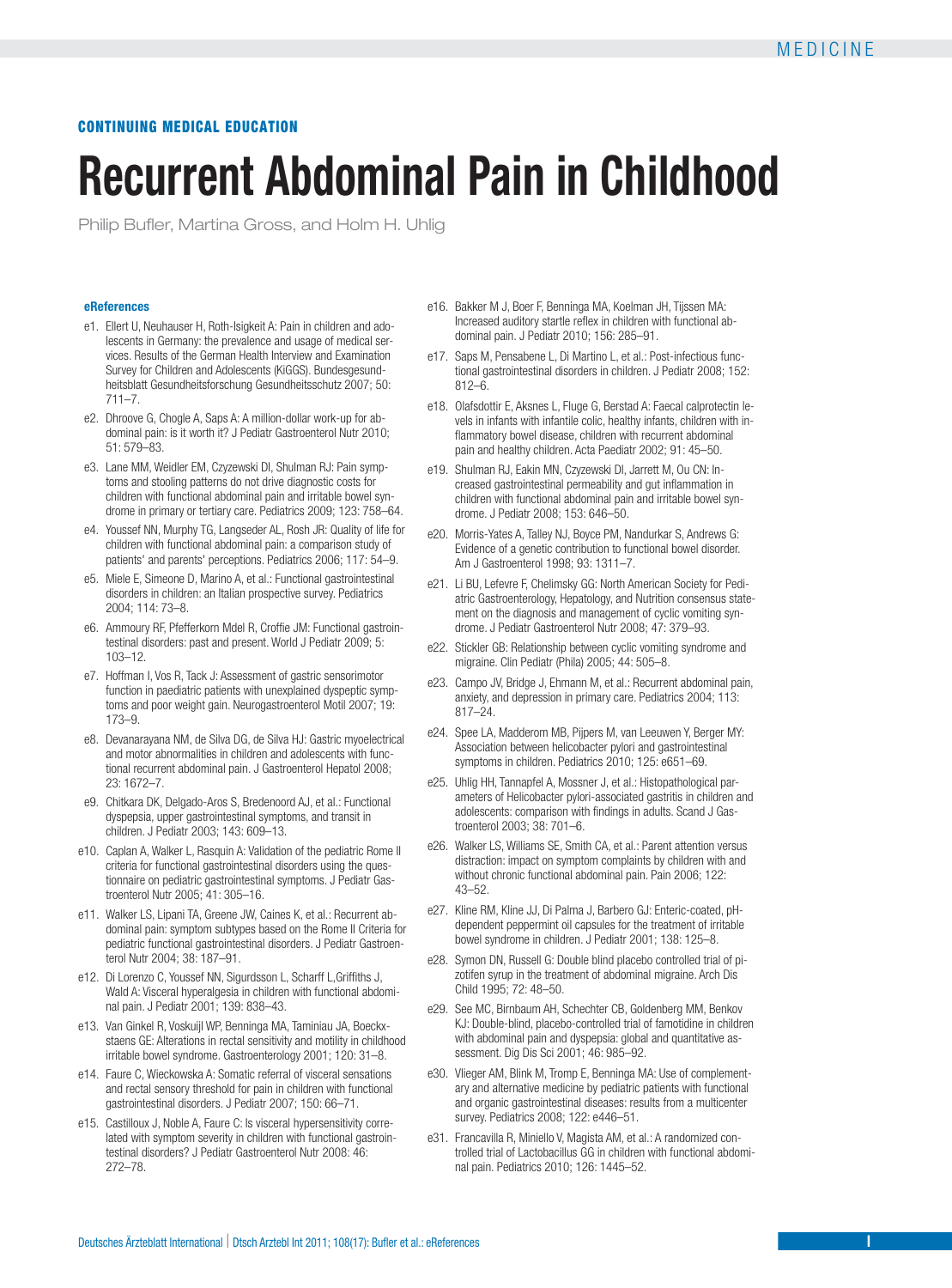- e32. Guandalini S, Magazzu A, Chiaro A, et al.: VSL#3 improves symptoms in children with irritable bowel syndrome: a multicenter, randomized, placebo-controlled, double-blind, crossover study. J Pediatr Gastroenterol Nutr 2010; 51: 24–30.
- e33. Levy RL, Langer SL, Walker LS, et al: Cognitive-behavioral therapy for children with functional abdominal pain and their parents decreases pain and other symptoms. Am J Gastroenterol 2010; 105: 946–56.
- e34. Vlieger AM, Menko-Frankenhuis C, Wolfkamp SC, Tromp E, Benninga MA: Hypnotherapy for children with functional abdominal pain or irritable bowel syndrome: a randomized controlled trial. Gastroenterology 2007; 133: 1430–6.
- e35. Ruoß M: Wirksamkeit und Wirkfaktoren psychologischer Schmerztherapie: Eine Übersicht. Verhaltenstherapie 1998; 8: 14–25.
- e36. Seemann H: Psychoedukation in der Schmerzbehandlung. In: Behrendt BB, Straub A (eds.): Handbuch Psychoedukation & Selbstmanagement. Verhaltenstherapeutische Ansätze für die klinische Praxis. Tübingen: dgvt-Verlag 2005; 347–412.
- e37. Flor H, Hermann C: Kognitiv-behaviorale Therapie. In: Kröner-Herwig B, Frettlöh J, Klinger R, Nilges P (eds.): Schmerzpsychotherapie. Heidelberg: Springer 2007; 603–16.
- e38. Warschburger P, Groß M: "Stopp den Schmerz" Ein kognitiv-behaviorales Behandlungsprogramm für Kinder mit Bauchschmerzen – Erste Ergebnisse einer Pilotstudie. Verhaltenstherapie 2008; 18: 162–7.
- e39. Zernikow B: Schmerztherapie bei Kindern, Jugendlichen und jungen Erwachsenen. Heidelberg: Springer 2009.
- e40. Chogle,A, Dhroove G, Sztainberg M, Di Lorenzo C, Saps M: How reliable are the Rome III Criteria for the assessment of functional gastrointestinal disorders in children? Am J Gastroenterol 2010; 105(12): 2697–701.
- e41. Helgeland H, Flagstad G, Grotta J, Vandvik PO, Kristensen H, Markestad T: Diagnosing pediatric functional abdominal pain in children (4–15 Years Old) According to the Rome III Criteria: Results from a Norwegian prospective study. J Pediatr Gastroenterol Nutr 2009; 49(3): 309–15.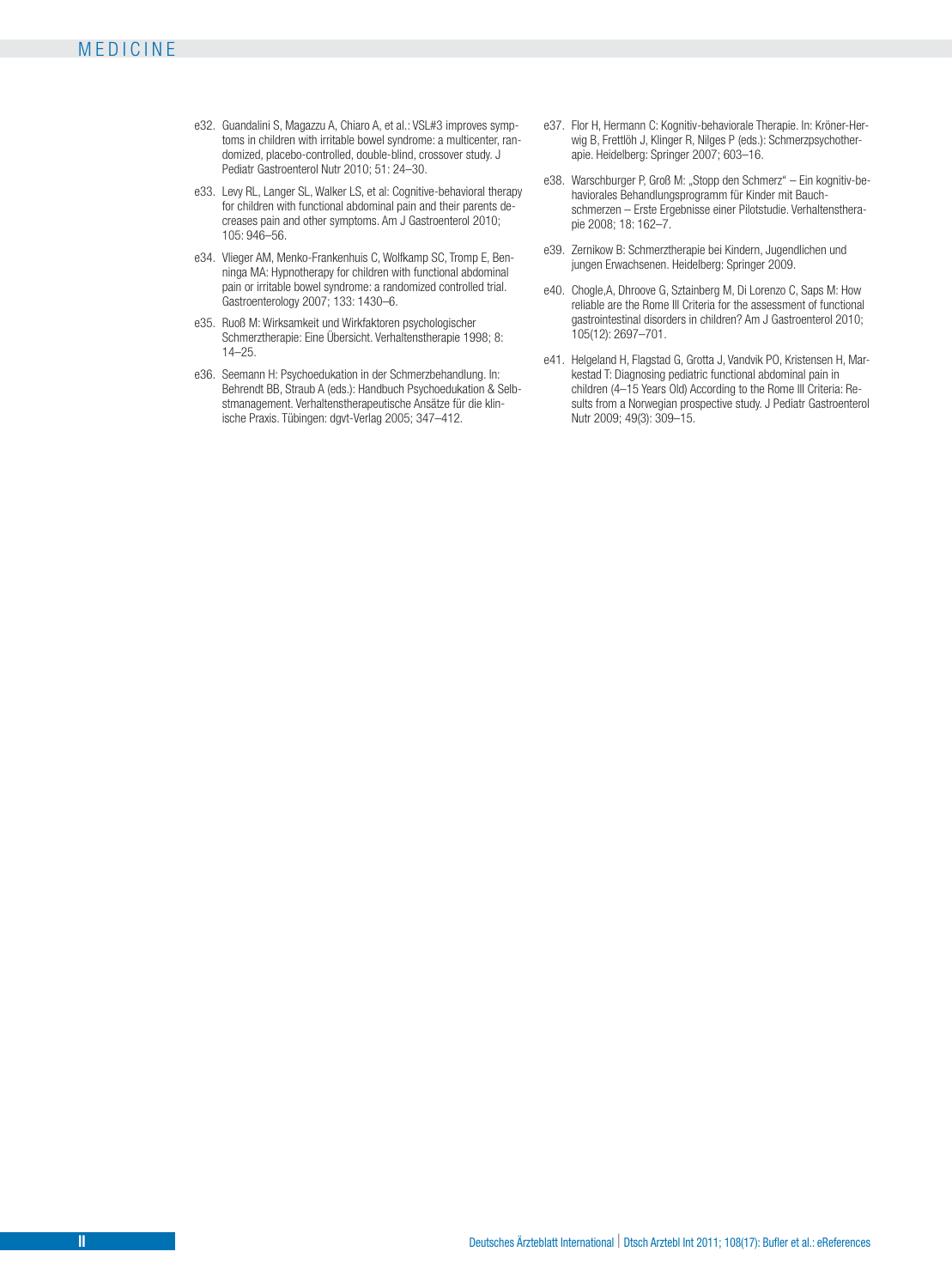# eTABLE 1

Classification and diagnostic criteria for functional gastrointestinal diseases including functional abdominal pain<br>in children and adolescents aged 4 to 18<sup>\*1</sup>

| <b>Disorder</b>                                                               | <b>Subgroup</b>                                                | Diagnostic criteria                                                                                                                                                                                                                                                                                                                                                                                                                                                                                                                                             |  |
|-------------------------------------------------------------------------------|----------------------------------------------------------------|-----------------------------------------------------------------------------------------------------------------------------------------------------------------------------------------------------------------------------------------------------------------------------------------------------------------------------------------------------------------------------------------------------------------------------------------------------------------------------------------------------------------------------------------------------------------|--|
| H1.<br>Vomiting and<br>aerophagia                                             | H1a.<br>Adolescent<br>rumination<br>syndrome                   | All criteria must be fulfilled:<br>(criteria fulfilled at least once per week for at least two months before diagnosis)<br>1. Repeated painless regurgitation and rechewing or expulsion of food that<br>a) begin soon after ingestion of a meal<br>b) do not occur at night<br>c) do not respond to standard treatment for gastroesophageal reflux<br>2. No retching<br>3. No evidence of an inflammatory, anatomic, metabolic, or neoplastic process                                                                                                          |  |
|                                                                               | H <sub>1</sub> b.<br>Cyclic vomiting<br>syndrome               | Both criteria must be fulfilled:<br>1. Two or more periods of intense nausea and unremitting vomiting or retching lasting hours to<br>days<br>2. Return to usual state of health lasting weeks to months                                                                                                                                                                                                                                                                                                                                                        |  |
|                                                                               | H1c.<br>Aerophagia                                             | At least two criteria must be fulfilled:<br>(criteria fulfilled at least once per week for at least two months prior to diagnosis)<br>1. Air swallowing<br>2. Abdominal distention due to intraluminal air<br>3. Repetitive belching and/or increased flatus                                                                                                                                                                                                                                                                                                    |  |
| H2.<br>Abdominal pain-<br>related functional<br>gastrointestinal<br>disorders | H2a.<br>Functional<br>dyspepsia                                | All criteria must be fulfilled:<br>(criteria fulfilled at least once per week for at least two months prior to diagnosis)<br>1. Persistent or recurrent pain or discomfort centered in the upper abdomen (above the<br>umbilicus)<br>2. Not relieved by defecation or associated with the onset of a change in stool frequency or<br>stool form (i.e., not irritable bowel syndrome)<br>3. No evidence of an inflammatory, anatomic, metabolic or neoplastic process                                                                                            |  |
|                                                                               | H2b.<br>Irritable bowel<br>syndrome                            | Both of the following criteria must be fulfilled:<br>(criteria fulfilled at least once per week for at least two months prior to diagnosis)<br>1. Abdominal discomfort or pain associated with two or more of the following at least 25% of<br>the time:<br>a) Improvement with defecation<br>b) Onset associated with a change in frequency of stool<br>c) Onset associated with a change in form (appearance) of stool<br>2. No evidence of an inflammatory, anatomic, metabolic, or neoplastic process                                                       |  |
|                                                                               | H <sub>2c</sub> .<br>Abdominal<br>migraine                     | All criteria must be fulfilled:<br>(criteria fulfilled two or more times in the preceding 12 months)<br>1. Paroxysmal episodes of intense, acute periumbilical pain that lasts for 1 hour or more<br>2. Intervening periods of usual health lasting weeks to months<br>3. The pain interferes with normal activities<br>4. The pain is associated with at least two of the following:<br>a) Anorexia<br>b) Nausea<br>c) Vomiting<br>d) Headache<br>e) Photophobia<br>f) Pallor<br>5. No evidence of an inflammatory, anatomic, metabolic, or neoplastic process |  |
|                                                                               | H2d.<br>Childhood<br>functional<br>abdominal pain              | All criteria must be fulfilled:<br>(criteria fulfilled at least once per week for at least two months prior to diagnosis)<br>1. Episodic or continuous abdominal pain<br>2. Insufficient criteria for other functional gastrointestinal disorders<br>3. No evidence of an inflammatory, anatomic, metabolic, or neoplastic process                                                                                                                                                                                                                              |  |
|                                                                               | H2d1.<br>Childhood<br>functional<br>abdominal pain<br>syndrome | All criteria must be fulfilled:<br>(criteria fulfilled at least once per week for at least two months prior to diagnosis)<br>Must satisfy criteria for childhood functional abdominal pain and have at least 25% of<br>the time one or more of the following:<br>1. Some loss of daily functioning<br>2. Additional somatic symptoms such as headache, limb pain, or difficulty sleeping                                                                                                                                                                        |  |